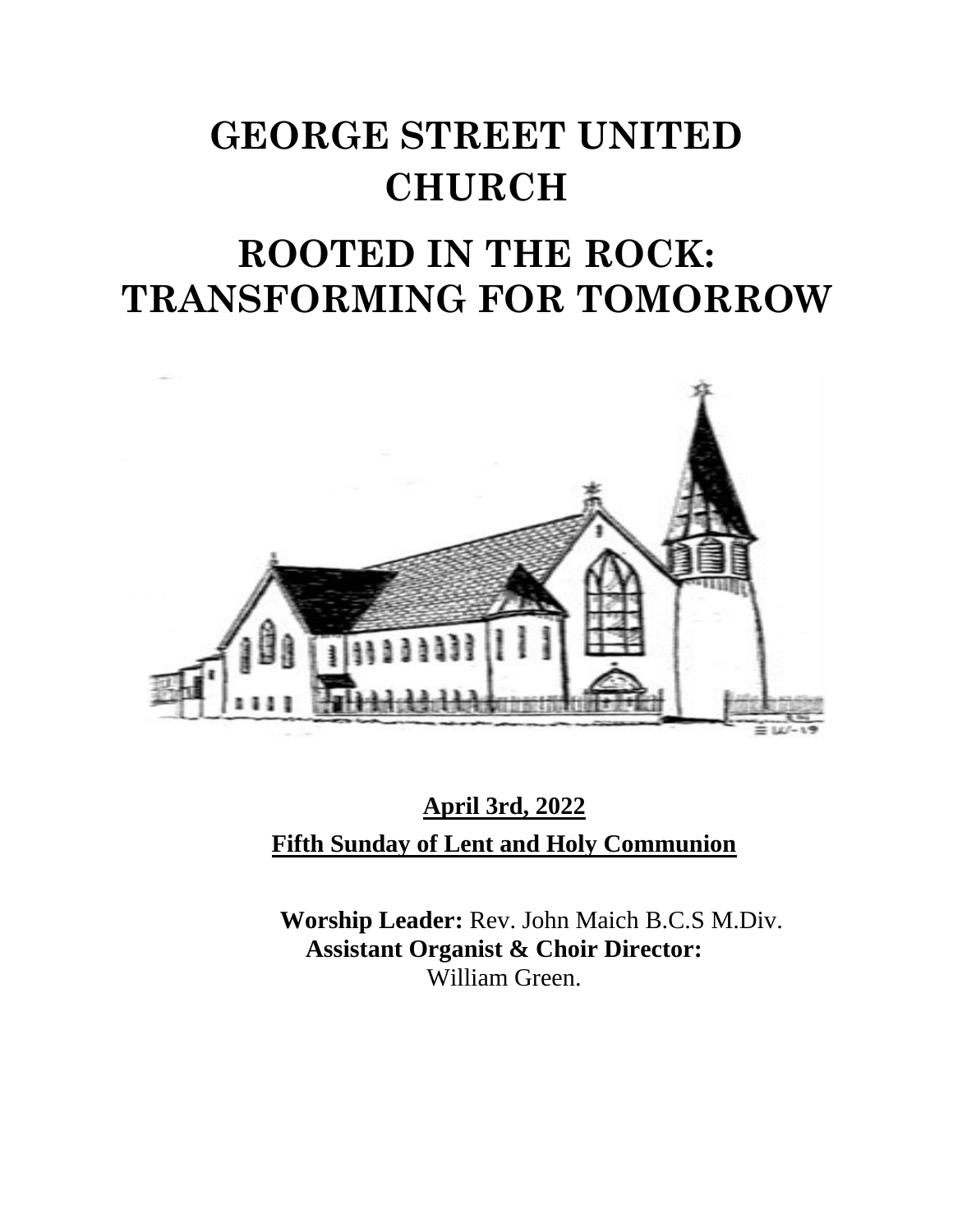#### **WE GATHER AS GOD'S PEOPLE**

### **Organ Prelude**

#### **Land Acknowledgement, Welcome, and Announcements:**

#### **Sharing The Peace of Christ:**

#### **\*Call To Worship:**

- ONE: Come all you people of God, come into the Lord's Holy house, and sing praises to Father, Son, and Holy Ghost!
- **ALL: Bless you, O Lord, and your Holy name forever! By your hand and out of your great love you created all that is, was and is yet to be. By your grace and your blood, you redeemed what was fallen and rescued what was lost. By your patience and your mercy, you instruct us and lead us into your Kingdom ways. Praise be to you and bless your Holy name forever.**
- **\*Hymn: VU 232 Joyful, Joyful, We Adore Thee**

**Opening Prayer:** *(in unison)*

**ALL: O Ancient of Days we come into your presence trusting in your mercy and your grace. Your love washes over us and surrounds us, it fills us to overflowing and it raises us up as on an eagle's wings. Train our hearts and minds to share this love with the world around us, help us to show the world that it is loved as deeply as we are loved. Let our hands and feet be yours and may we bring peace and healing to your people.**

**\*Hymn: VU 460 All Who Hunger vv 1-2**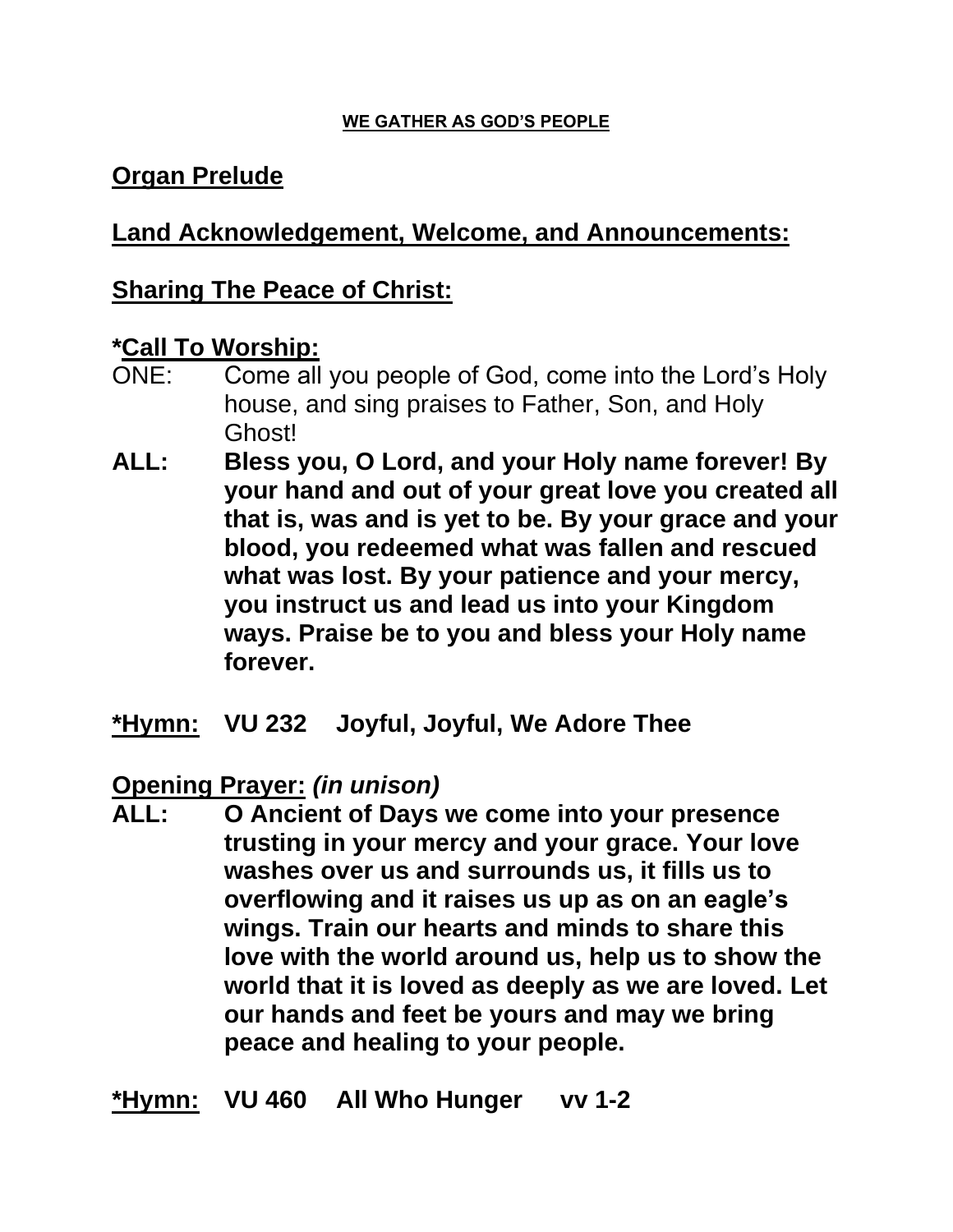**Celebrating The Sacrament of Holy Communion:** *service book*

**\*Hymn: VU 460 All Who Hunger v 3**

## **WE LISTEN TO GOD'S WORD**

### **Prayer for Illumination** *(in unison)***:**

**ALL: Thank you God, for the ways that you have chosen to reveal yourself to us. Thank you for the whole of Creation and her testimony. Thank you for the words of your servants and their witness. Thank you for the gift of Jesus, your word made flesh and for his commandments. Touch our hearts and our ears that we may hear you anew.**

| <b>Hebrew Lesson:</b>     | <b>Isaiah 43: 16-21</b>     |
|---------------------------|-----------------------------|
| <b>Responsive Lesson:</b> | <b>Psalm 126 VU pg. 850</b> |
| <b>Epistle Lesson:</b>    | Philippians 3: 4-14         |

**Musical Offering**

**Gospel Lesson: John 12: 1-8**

- **Sermon: You Do Not Always Have Me**
- **\*Hymn: VU 147 What Wondrous Love Is This?**

#### **Prayers of the People:**

## **WE RESPOND TO GOD'S WORD**

**Minute For Mission:**